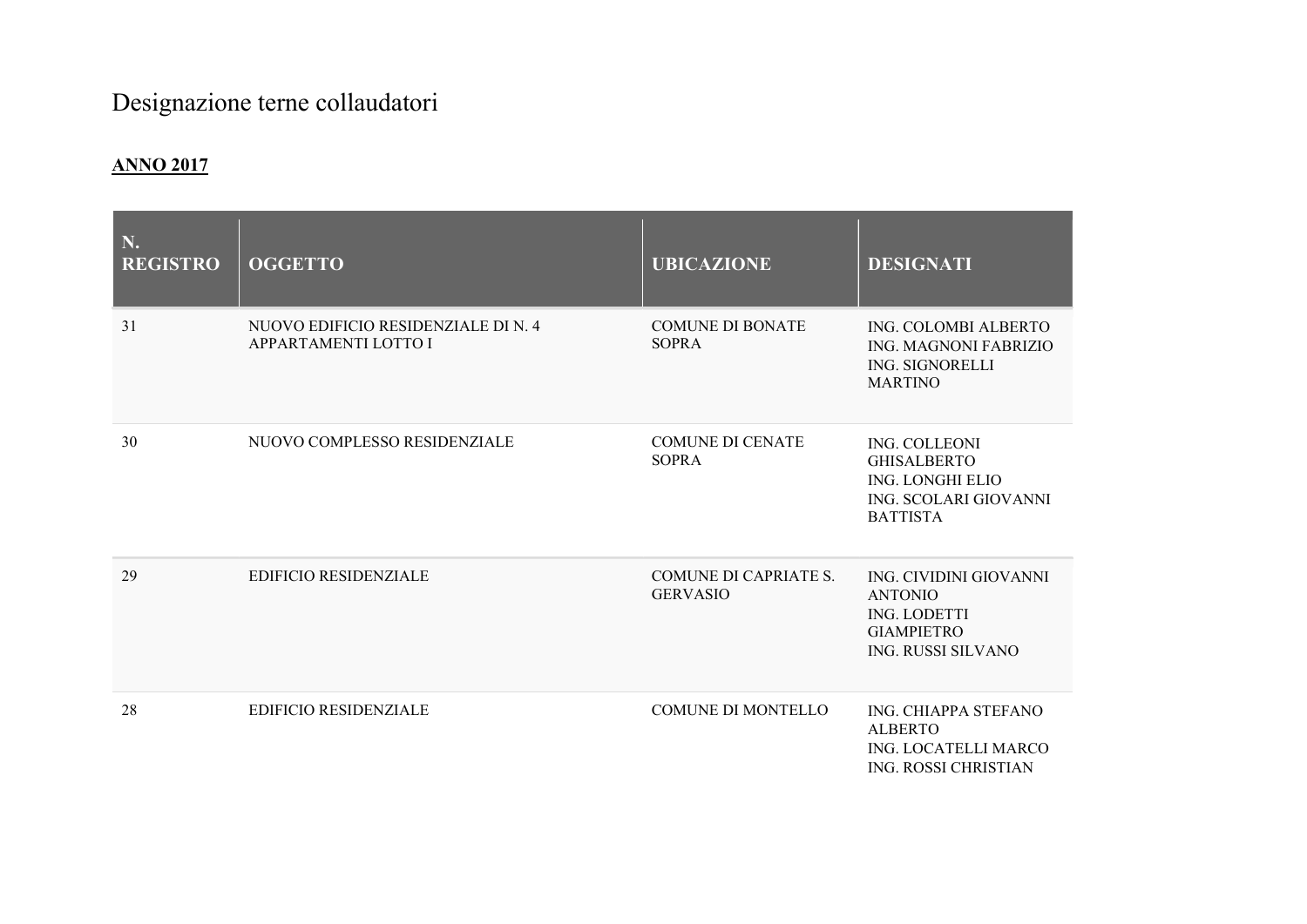| N.<br><b>REGISTRO</b> | <b>OGGETTO</b>                                                    | <b>UBICAZIONE</b>           | <b>DESIGNATI</b>                                                                                             |
|-----------------------|-------------------------------------------------------------------|-----------------------------|--------------------------------------------------------------------------------------------------------------|
| 27                    | <b>EDIFICIO RESIDENZIALE</b>                                      | <b>COMUNE DI PEDRENGO</b>   | <b>ING. CHIAPPA PAOLO</b><br>ING. LOCATELLI MARCO<br><b>ANTONIO</b><br>ING. RONCALLI STEFANO                 |
| 26                    | <b>EDIFICIO RESIDENZIALE</b>                                      | <b>COMUNE DI NEMBRO</b>     | <b>ING. CERONI</b><br><b>ALESSANDRO</b><br>ING. LOCATELLI IVAN<br>ING. ROMANO DONATO                         |
| 25                    | <b>BOX INTERRATI</b>                                              | COMUNE DI CURNO             | ING. CEFIS RICCARDO<br>ING. LOCATELLI DUILIO<br><b>ING. RIVA EMILIA</b>                                      |
| 24                    | NUOVA PALAZZINA RESIDENZIALE DI N. 7 UNITA'<br><b>IMMOBILIARI</b> | <b>COMUNE DI GRASSOBBIO</b> | ING. CATTANEO GIUSEPPE<br><b>ING. LAZZARONI</b><br><b>GIOVANNI</b><br>ING. REPOSO LUCAPAOLO                  |
| 23                    | EDIFICIO RESIDENZIALE BIFAMILIARE                                 | <b>COMUNE DI MAPELLO</b>    | ING. CATALINI DARIO<br>ING. IMPICCICHE'<br><b>ANTONINO</b><br><b>ING. RAVASIO ANDREA</b><br><b>FRANCESCO</b> |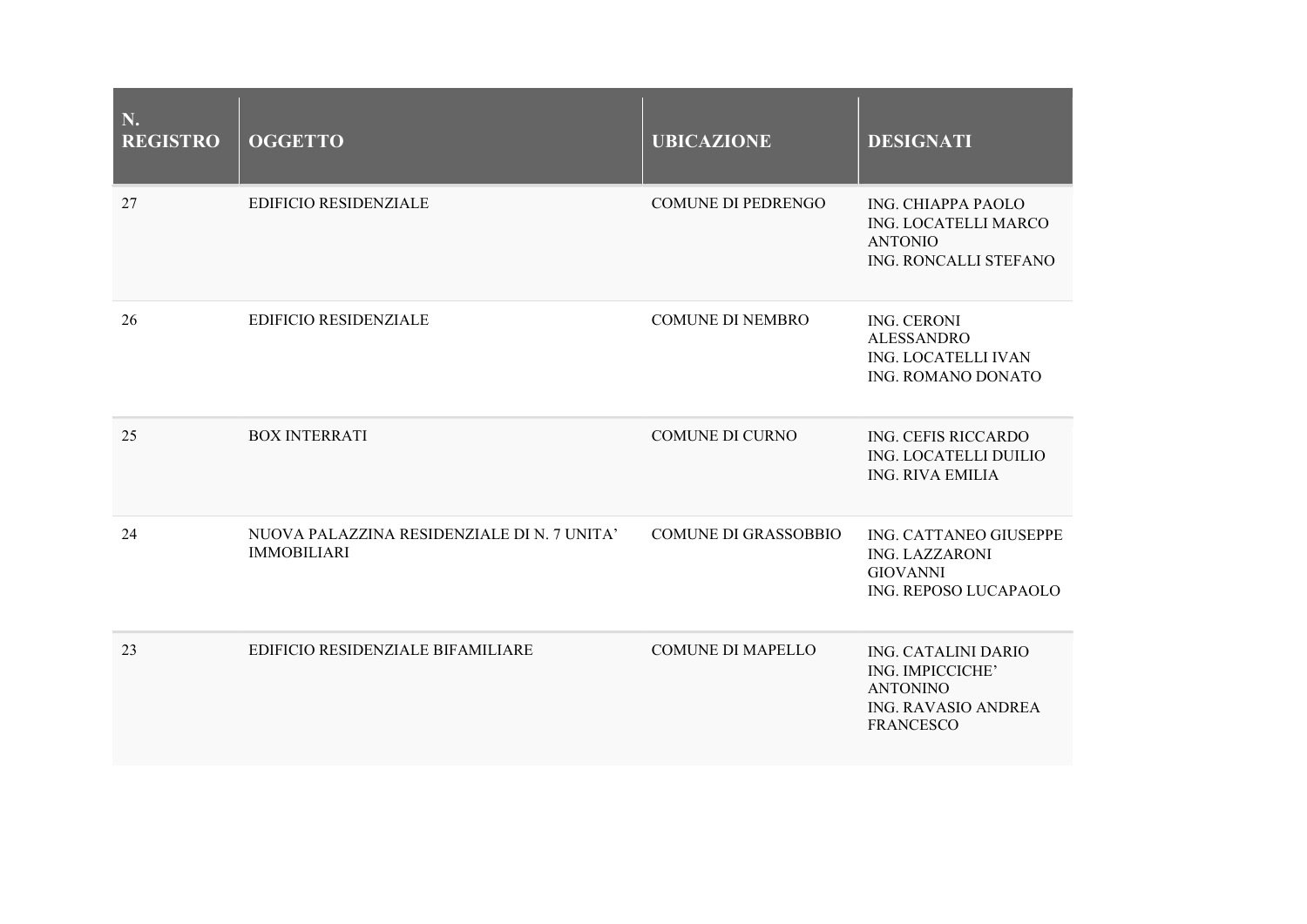| N.<br><b>REGISTRO</b> | <b>OGGETTO</b>                                                                | <b>UBICAZIONE</b>                             | <b>DESIGNATI</b>                                                                                              |
|-----------------------|-------------------------------------------------------------------------------|-----------------------------------------------|---------------------------------------------------------------------------------------------------------------|
| 22                    | EDIFICIO CIVILE ABITAZIONE                                                    | <b>COMUNE DI CREDARO</b>                      | <b>ING. CATALFAMO</b><br><b>FRANCESCO</b><br>ING. IMPERATO LIBERATO<br><b>LORENZO</b><br>ING. QUADRI GIORDANO |
| 21                    | NUOVA PALAZZINA RESIDENZIALE DI N. 5 UNITA'<br><b>IMMOBILIARI</b>             | <b>COMUNE DI GRASSOBBIO</b>                   | <b>ING. CARRARA IVAN</b><br><b>ING. IMBERTI STEFANO</b><br><b>ING. POLI NARNO</b>                             |
| 20                    | NUOVO EDIFICIO RESIDENZIALE DI N. 4<br>APPARTAMENTI LOTTO 6                   | <b>COMUNE DI BONATE</b><br><b>SOPRA</b>       | <b>ING. CANEVA ZANINI</b><br><b>ALESSANDRO</b><br>ING. GUALENI ATTILIO<br>ING. PIROTTA ADRIANO                |
| 19                    | RISTRUTTURAZIONE EDIFICIO RESIDENZIALE CON<br>AMPLIAMENTO RECUPERO SOTTOTETTO | <b>COMUNE DI ALME'</b>                        | <b>ING. CALVI SILVIO</b><br>ING. GRITTI ERNESTO<br><b>ING. PINI DAVIDE</b>                                    |
| 18                    | EDIFICIO RESIDENZIALE BIFAMILIARE                                             | <b>COMUNE DI TRESCORE</b><br><b>BALNEARIO</b> | ING. CALISSI GIUSEPPE<br>ING. GRASSELLI ANGELO<br>ING. PICCINELLI EZIO                                        |
| 17                    | <b>EDIFICIO RESIDENZIALE</b>                                                  | <b>COMUNE DI ALBINO</b>                       | ING. CALDERONI<br><b>GIANFRANCO</b><br><b>ING. GOGGIA EZIO</b>                                                |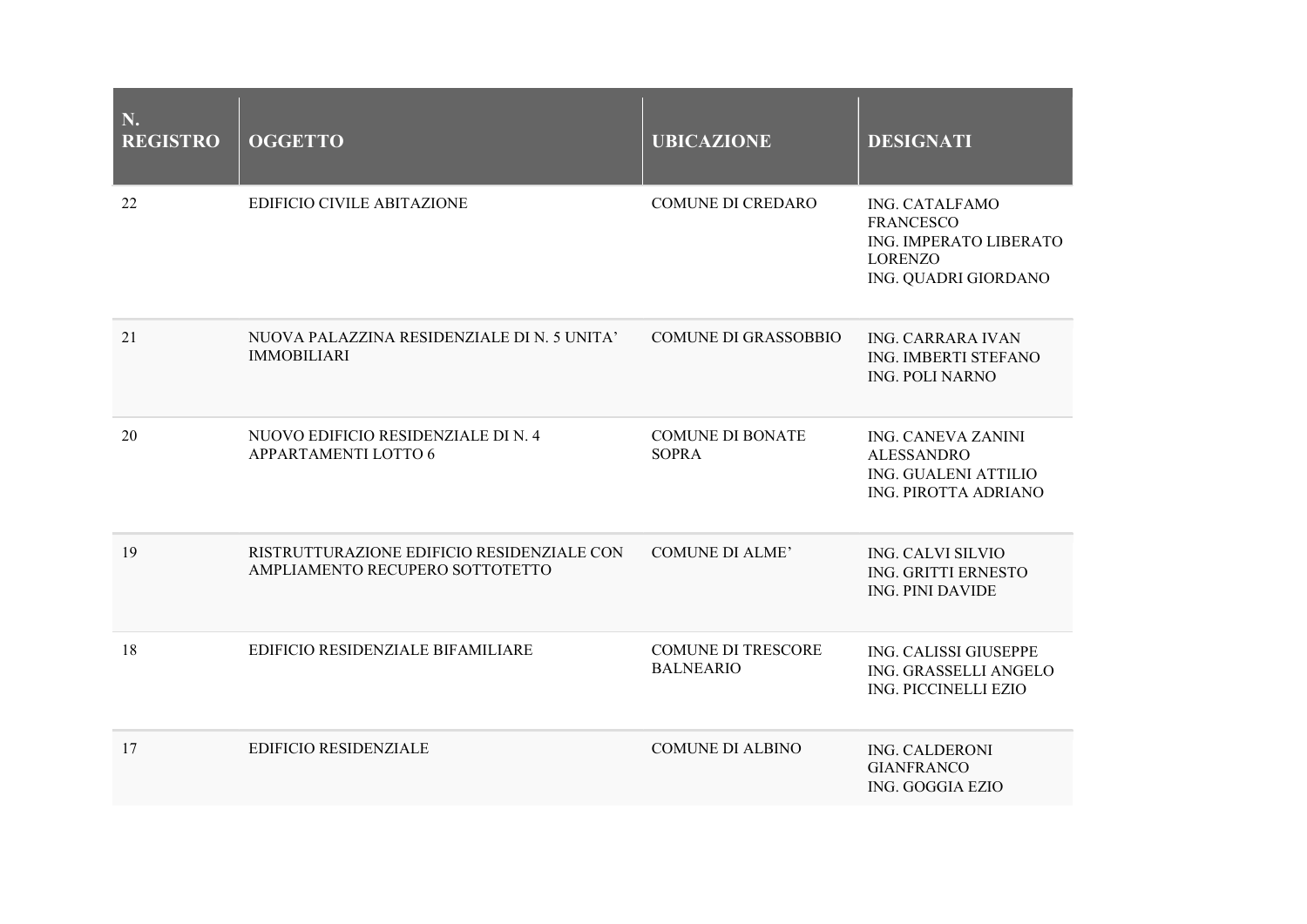| N.<br><b>REGISTRO</b> | <b>OGGETTO</b>                                                      | <b>UBICAZIONE</b>                        | <b>DESIGNATI</b>                                                                              |
|-----------------------|---------------------------------------------------------------------|------------------------------------------|-----------------------------------------------------------------------------------------------|
|                       |                                                                     |                                          | <b>ING. PIAZZINI ALBANI</b><br>PAOLO ANTONIO                                                  |
| 16                    | AMPLIAMENTO UFFICI INTERNI A CAPANNONE                              | <b>COMUNE DI FILAGO</b>                  | <b>ING. BOSI GIOVANNI</b><br>ING. GNOCCHI SANDRO<br><b>ING. PEZZOLI LUIGI</b>                 |
| 15                    | NUOVA PALAZZINA RESIDENZIALE                                        | COMUNE DI ALBANO S.A.                    | ING. BOLOGNINI VALERIO<br><b>ING. GELMI RENATO</b><br>ING. PESENTI FRANCO                     |
| 14                    | ex MAGAZZINO ARTIGIANALE CON STRUTTURA A<br><b>TRAVI E PILASTRI</b> | COMUNE DI ROMANO DI<br><b>LOMBARDIA</b>  | ING. BIANCHI ALBERTO<br>ING. GASPARI CLAUDIO<br><b>GIOVANNI</b><br>ING. PERETTI CARLO         |
| 13                    | COSTRUZIONE PALAZZINA RESIDENZIALE                                  | <b>COMUNE DI TORRE</b><br><b>BOLDONE</b> | ING. BERGAMINI MARIA<br><b>GRAZIA</b><br>ING. GARDONI ABELINO<br><b>ING. PASINETTI ERIC</b>   |
| 12                    | <b>COSTRUZIONE RESIDENZIALE</b>                                     | <b>COMUNE DI PALAZZAGO</b>               | ING. BEGNI ANGELO<br><b>ING. FUSINI LUCA</b><br><b>ING. PANZERI PAOLO</b><br><b>FRANCESCO</b> |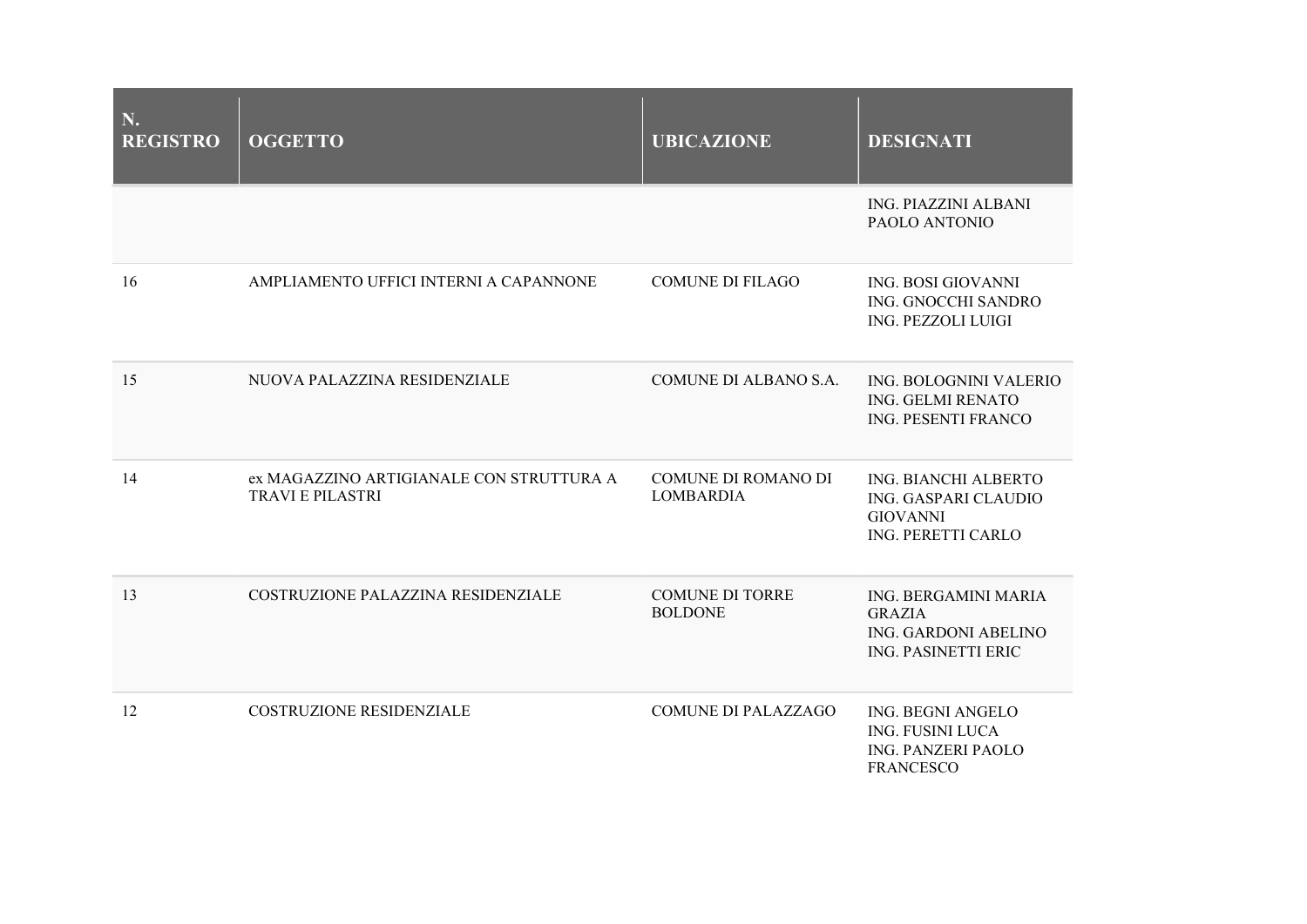| N.<br><b>REGISTRO</b> | <b>OGGETTO</b>                       | <b>UBICAZIONE</b>                         | <b>DESIGNATI</b>                                                                                                       |
|-----------------------|--------------------------------------|-------------------------------------------|------------------------------------------------------------------------------------------------------------------------|
| 11                    | <b>EDIFICIO RESIDENZIALE</b>         | <b>COMUNE DI CHIGNOLO</b><br>D'ISOLA      | <b>ING. BASCHENIS</b><br><b>ALBERTO</b><br>ING. FRIGOLI EUGENIO<br>ING. PANZERI FLAVIO                                 |
| 10                    | NUOVA PALAZZINA RESIDENZIALE         | COMUNE DI ALZANO<br><b>LOMBARDO</b>       | <b>ING. ANDREOLI VALTER</b><br><b>ING. FRIGERIO GIAN</b><br><b>PAOLO</b><br><b>ING. PAGANI CLAUDIO</b><br><b>PAOLO</b> |
| 9                     | FABBRICATO PLURIFAMILIARE            | COMUNE DI ALBANO S.<br><b>ALESSANDRO</b>  | ING. ALGERI GABRIELE<br>ING. FRATELLI GIUSEPPE<br>ING. OGGIONNI CARLO                                                  |
| $\,8\,$               | <b>VILLETTA SINGOLA</b>              | COMUNE DI ALMENNO S.<br><b>BARTOLOMEO</b> | ING. AGAZZI GIANMARIO<br>ING. KNISEL STEFANO<br>ING. ROSSI PIER PAOLO                                                  |
| $\overline{7}$        | EDIFICIO CIVILE E RESIDENZIALE       | COMUNE DI OSIO SOTTO                      | ING. GHILARDI LUCA<br><b>ING. TELINI FABIO</b><br>ING. ZAMBELLI AUGUSTO                                                |
| 6                     | FABBRICATO RESIDENZIALE UNIFAMILIARE | COMUNE DI ALMENNO S.<br><b>B.</b>         | ING. FINAZZI FRANCESCO<br>ING. FRANZONI CARLO<br><b>PRIMO</b>                                                          |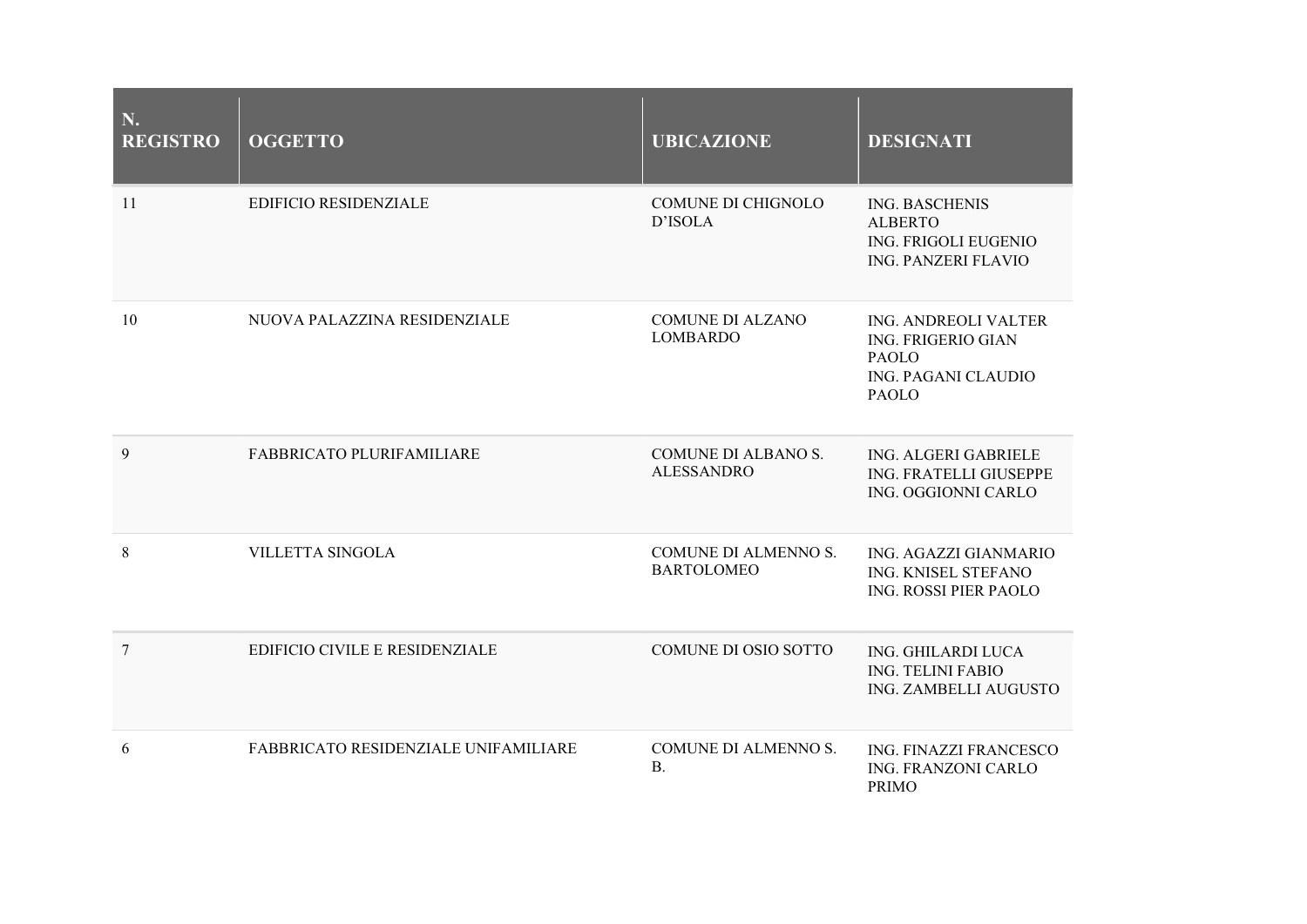| N.<br><b>REGISTRO</b> | <b>OGGETTO</b>                             | <b>UBICAZIONE</b>                 | <b>DESIGNATI</b>                                                                              |
|-----------------------|--------------------------------------------|-----------------------------------|-----------------------------------------------------------------------------------------------|
|                       |                                            |                                   | ING. VISINONI GIULIANO                                                                        |
| 5                     | EDIFICIO RESIDENZIALE DI N. 6 APPARTAMENTI | <b>COMUNE DI PRESEZZO</b>         | ING. FILETTI MAURIZIO<br>ING. FRANCHETTI NUNZIO<br><b>ANGELO</b><br><b>ING. VERDINA MARCO</b> |
| $\overline{4}$        | VILLETTA UNIFAMILIARE                      | <b>COMUNE DI CARAVAGGIO</b>       | <b>ING. FERRARIO</b><br><b>GIANFRANCO</b><br><b>ING. NOZZA DARIO</b><br>ING. VALLE GIOVANNI   |
| $\overline{3}$        | EDIFICIO RESIDENZIALE N. 3 PALAZZINE       | <b>COMUNE DI SERIATE</b>          | <b>ING. FALCHETTI</b><br>PIERLUCIANO<br>ING. NODARI GIANCARLO<br>ING. VALICENTI SAVERIO       |
| $\overline{2}$        | <b>EDIFICIO RESIDENZIALE</b>               | <b>COMUNE DI SERIATE</b>          | ING. FACCHINETTI<br><b>EVELINO</b><br>ING. NALDINI BRUNO<br><b>ING. TOMASONI LUIGI</b>        |
| $\mathbf{1}$          | <b>EDIFICIO RESIDENZIALE</b>               | <b>COMUNE DI VAPRIO</b><br>D'ADDA | <b>ING. ELITROPI</b><br><b>ALESSANDRO</b><br>ING. MYALLONNIER<br><b>SERGIO</b>                |